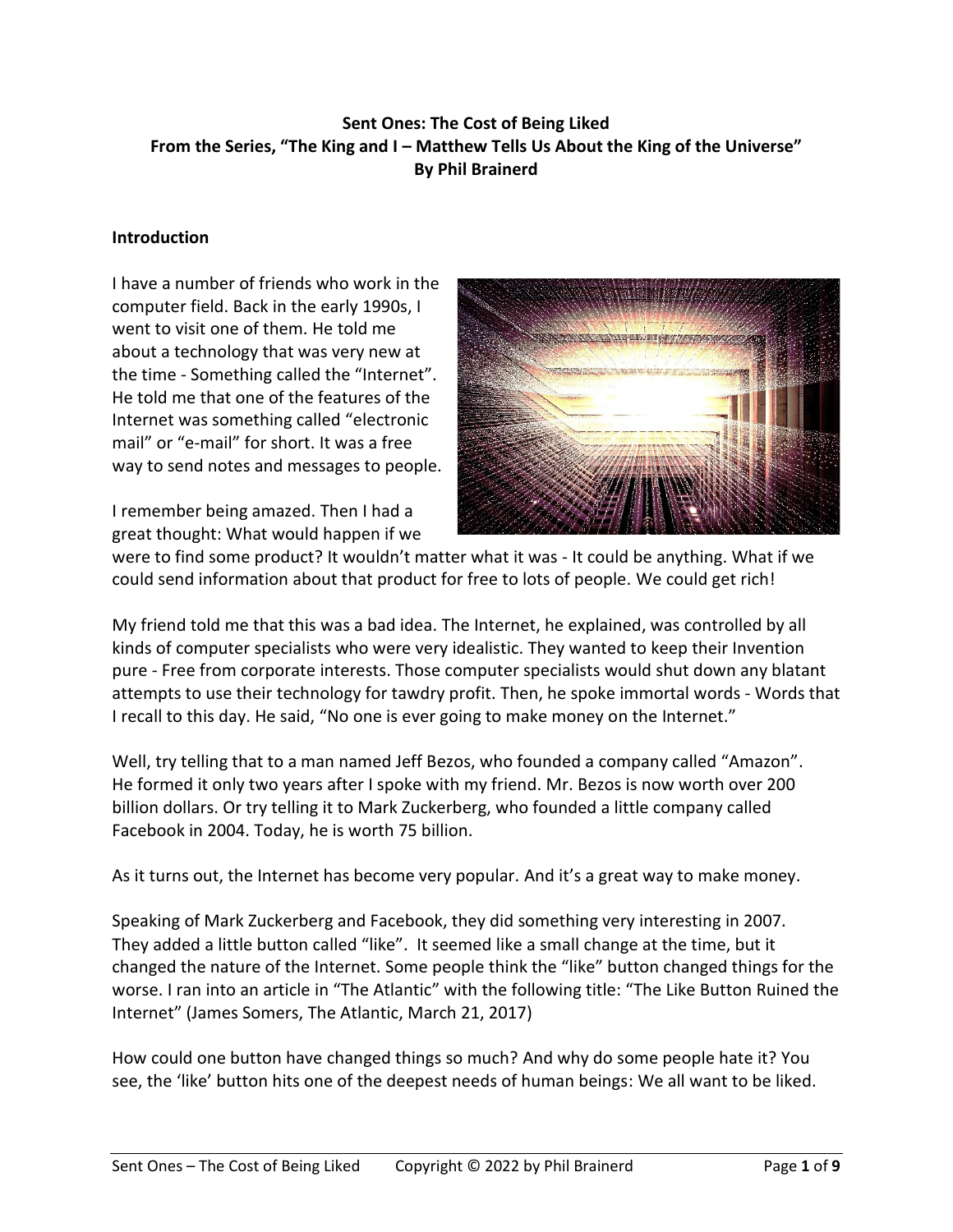There's nothing wrong with that, but here's the problem: Sometimes, being liked comes with a cost.

What kind of people are liked? Likeable people, of course.

- Popular people.
- Funny people.
- Attractive people.
- Talented people.

Here's a strange thought: Sometimes, you can be liked by simply learning how to agree with everyone else. Those people know how to get along.

However, there are times when we are called upon to do things that may make us unpopular. There are times when there is a wrong way to do things, and a right way. Doing the right thing might be unpopular. Doing the right thing may cause people to skip the "like" button. Add to this the other side of the Internet, the side that wants to make money. Doing unpopular things may not make money.

According to the writer of the article I just mentioned, this is making the Internet a place where most people do things that make them liked. The Internet is becoming a less friendly place for people who do otherwise.

So, it seems that, on the Internet, being liked has a cost. Is that true anywhere else?

We're working our way through the book of Mathew. We've been in chapter 10, where we've met the apostles of Jesus, also called the "sent ones." This article is the last message from that chapter. Here, Jesus tells his apostles that there's more to life than being liked. There is a cost.

Let's read what Jesus had to say to his followers.

34 "Do not suppose that I have come to bring peace to the earth. I did not come to bring peace, but a sword. 35 For I have come to turn

"'a man against his father,

- a daughter against her mother,
- a daughter-in-law against her mother-in-law—

36 a man's enemies will be the members of his own household.'

37 "Anyone who loves their father or mother more than me is not worthy of me; anyone who loves their son or daughter more than me is not worthy of me. 38 Whoever does not take up their cross and follow me is not worthy of me. 39 Whoever finds their life will lose it, and whoever loses their life for my sake will find it. 40 "Anyone who welcomes you welcomes me, and anyone who welcomes me welcomes the one who sent me. 41 Whoever welcomes a prophet as a prophet will receive a prophet's reward, and whoever welcomes a righteous person as a righteous person will receive a righteous person's reward. 42 And if anyone gives even a cup of cold water to one of these little ones who is my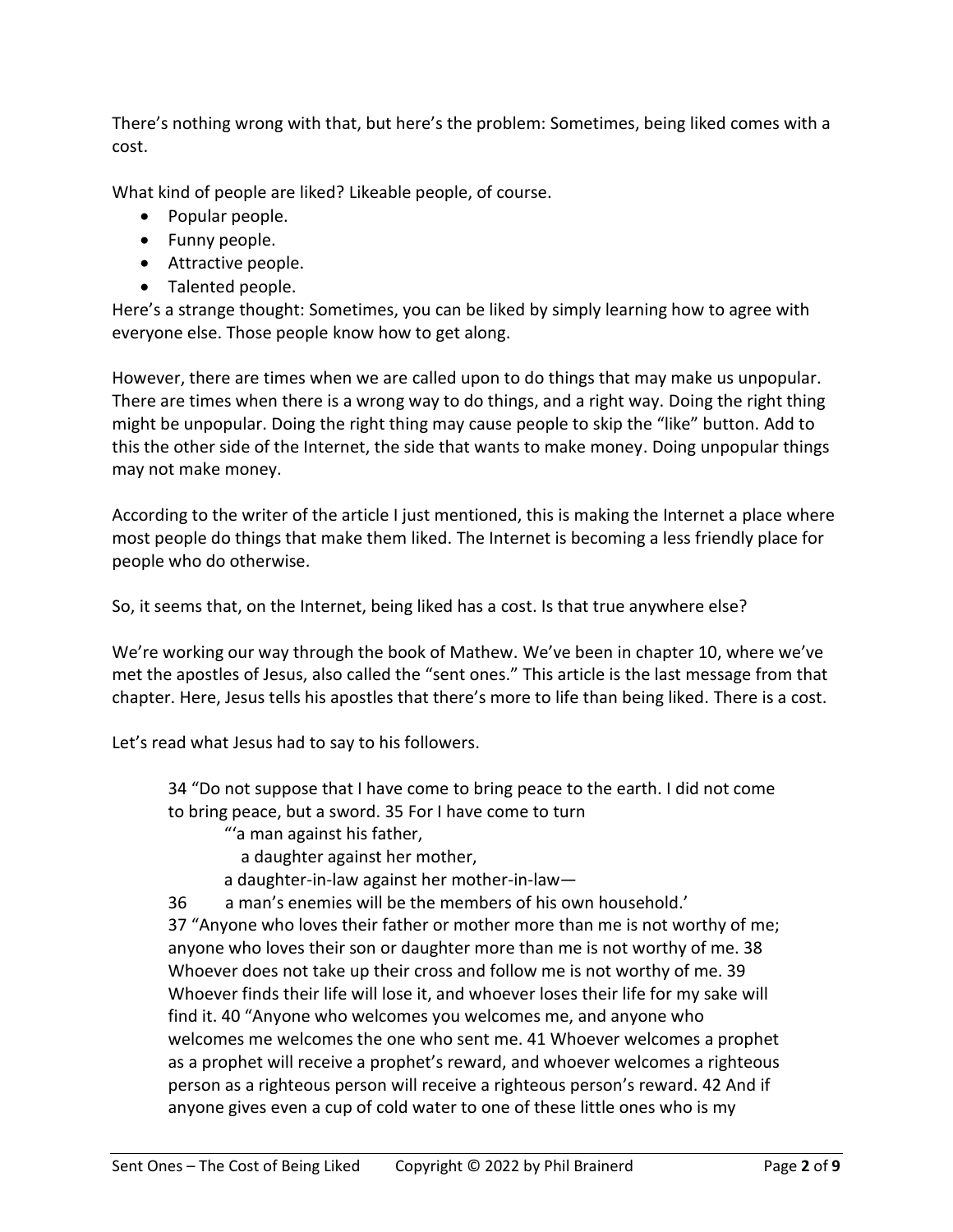disciple, truly I tell you, that person will certainly not lose their reward." (Matthew 10:34-42)

So, being liked has a cost. What is it? Let's break this apart.

## **I. Being liked can bring false peace.**

The first thing we're going to see is that being liked can bring false peace.

Do not suppose that I have come to bring peace to the earth. (Matthew 10:34(a))

People had the idea that Jesus was going to bring peace. Where might they have gotten that idea? Actually, it wasn't a completely wrong-headed idea. In those days, most faithful Jews knew the prophecies of the Messiah, as we've discussed many times in our study of Matthew. Here's one from the prophet Isaiah:

> 6 For to us a child is born, to us a son is given, and the government will be on his shoulders. And he will be called Wonderful Counselor, Mighty God, Everlasting Father, Prince of Peace. (Isaiah 9:6)

Since the Messiah will be called the "Prince of Peace", people might think that he's going to bring peace to the earth. Add to this: When Jesus was born, angels appeared to a group of shepherds. Anyone who comes to church at Christmas time knows what they said:

> 13 Suddenly a great company of the heavenly host appeared with the angel, praising God and saying, 14 "Glory to God in the highest heaven, and on earth peace to those on whom his favor rests." **(**Luke 2:13-14)

Again, it sure looks like the Messiah will bring peace on earth. So, what's going on? Why is Jesus saying something else? In fact, Jesus is not saying something else. He's clarifying the words that God gave to humanity through prophets and angels. You see, there are different kinds of peace.

Let's try to define peace and its opposite, conflict. Conflict is when two entities have some kind of destructive energy or action going on between them. Peace is the absence of that conflict. In fact, the Hebrew word for peace, "Shalom" suggests even more. It has a sense of an environment full of good things - Health, happiness, fulfillment.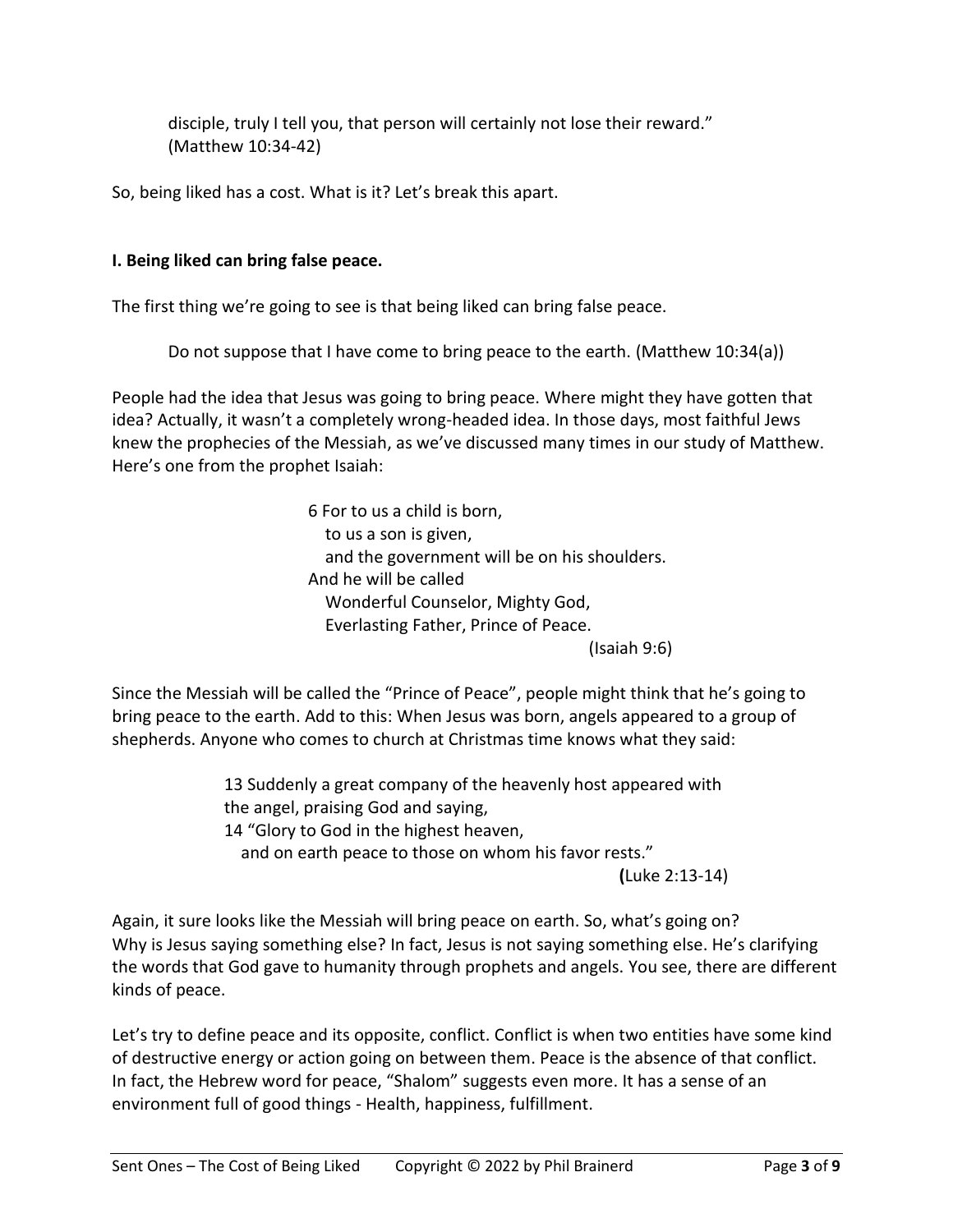Here's the main point: *The type of peace depends on the entities that are involved.*

We often think of peace as "world peace". That is to say that nations do not go to war with each other. To have world peace is to say that nations are not in conflict. That's not what Jesus is talking about. Later in Matthew, Jesus talks about the end times and things that will be going on. He talks about "wars and rumors of wars" (Matthew 26:4). So, Jesus didn't come to bring world peace. He came to the earth 2,000 years ago. If he came to bring world peace, we would have had it by now.

Then, there are conflicts between people. If people don't quarrel or fight with each other, then we can say we have interpersonal peace. Jesus also did not come to bring interpersonal peace. In fact, just the opposite. Here's what he says:

> I did not come to bring peace, but a sword. For I have come to turn "'a man against his father, a daughter against her mother, a daughter-in-law against her mother-in-law -a man's enemies will be the members of his own household.' Matthew 10:34(b)-36

Jesus is going to bring a kind of sword. A sword is used to cut things apart. Jesus says that when he comes, he will cause conflict. People that should be good friends will turn on each other. Look at that: A man's enemies will be the members of his own household.

So, what kind of peace was Isaiah talking about? What kind of peace were the angels talking about? They're talking about peace between God and humans. And not all humans. Look at the words of the angels again: "…on earth peace to those on whom his favor rests."

We've spoken about this in detail at other times, so let me just summarize. The whole earth is at war. We are in rebellion against God. We can't see it. When we look out the window, we might see a park with people and trees and children playing. God sees something different: He sees a world embroiled in spiritual war - A war meant to kick him off his throne.

God could choose to respond to this rebellion by wiping out all human life. Instead, he makes an offer of peace. The offer is made to all people. But, we have to accept it. If you accept God's offer of peace, then his favor rests on you, and you have peace with God.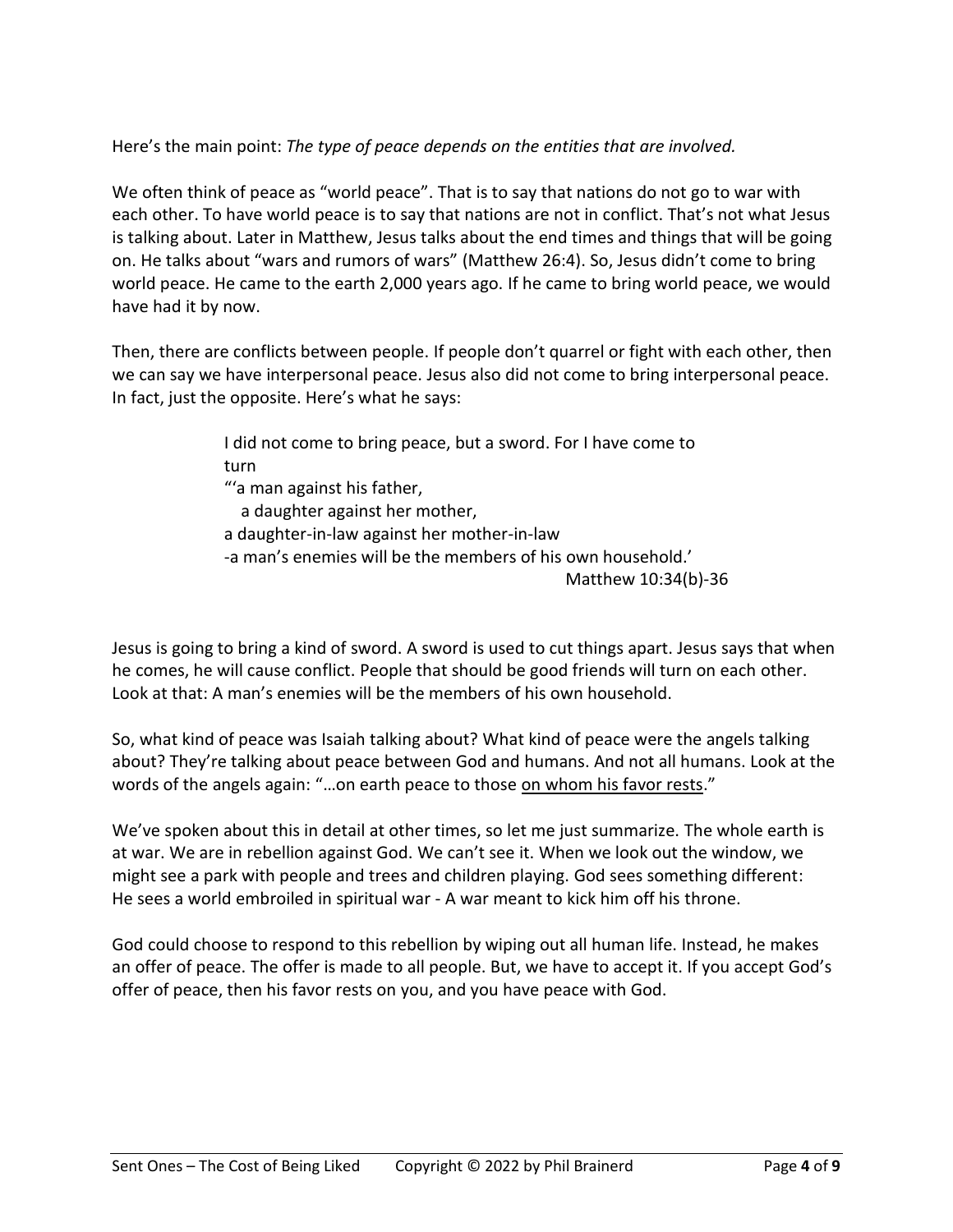The apostle Paul talked about this:

Therefore, since we have been justified through faith, we have peace with God through our Lord Jesus Christ, 2 through whom we have gained access by faith into this grace in which we now stand. (Romans 5:1-2)

So, God offers us peace. He can offer this peace because Jesus died to pay the penalty of our sin and rebellion.

Here, we run into another problem. As I said, the world is at war with God. Why? Because the average person doesn't like God. They hate him. They don't want him on the throne of the universe. So, if you accept his offer of peace, there is a danger. Those people may not like you, either. In fact, it's highly likely that they won't like you. And so, there will be conflict between you and those people - Even if they're family members.

Here's where we have to choose. If we want to be liked by other around us, we can choose them over God. That will bring us a measure of peace. But, it's a false peace - It's short lived. None of those people will be around forever. One by one, they will die off. And then, there will be one individual left. That's God. And if you have not accepted his offer of peace on the day that you stand before him in judgment, things will go badly.

So, Jesus warns us: He came to bring peace with God. Not peace between nations. And not peace between us and other individuals. Jesus said: "I did not come to bring peace, but a sword." If we choose to be liked by people in the world, we will gain false peace. But we will lose true, eternal peace.

So, being liked has a cost. It can bring false peace. It can cause us to lose the true, eternal peace that God offers to us through Jesus Christ.

#### **II. Being liked can cause us to lose our life, and the lives of the people dear to us.**

Next, we learn that being liked has another cost: It can cause us to lose our life, and the lives of the people dear to us. Let's read on:

Anyone who loves their father or mother more than me is not worthy of me; anyone who loves their son or daughter more than me is not worthy of me. Whoever does not take up their cross and follow me is not worthy of me. Whoever finds their life will lose it, and whoever loses their life for my sake will find it. (Matthew 10:37-39)

Jesus says that some people are not worthy of him. What does he mean by that?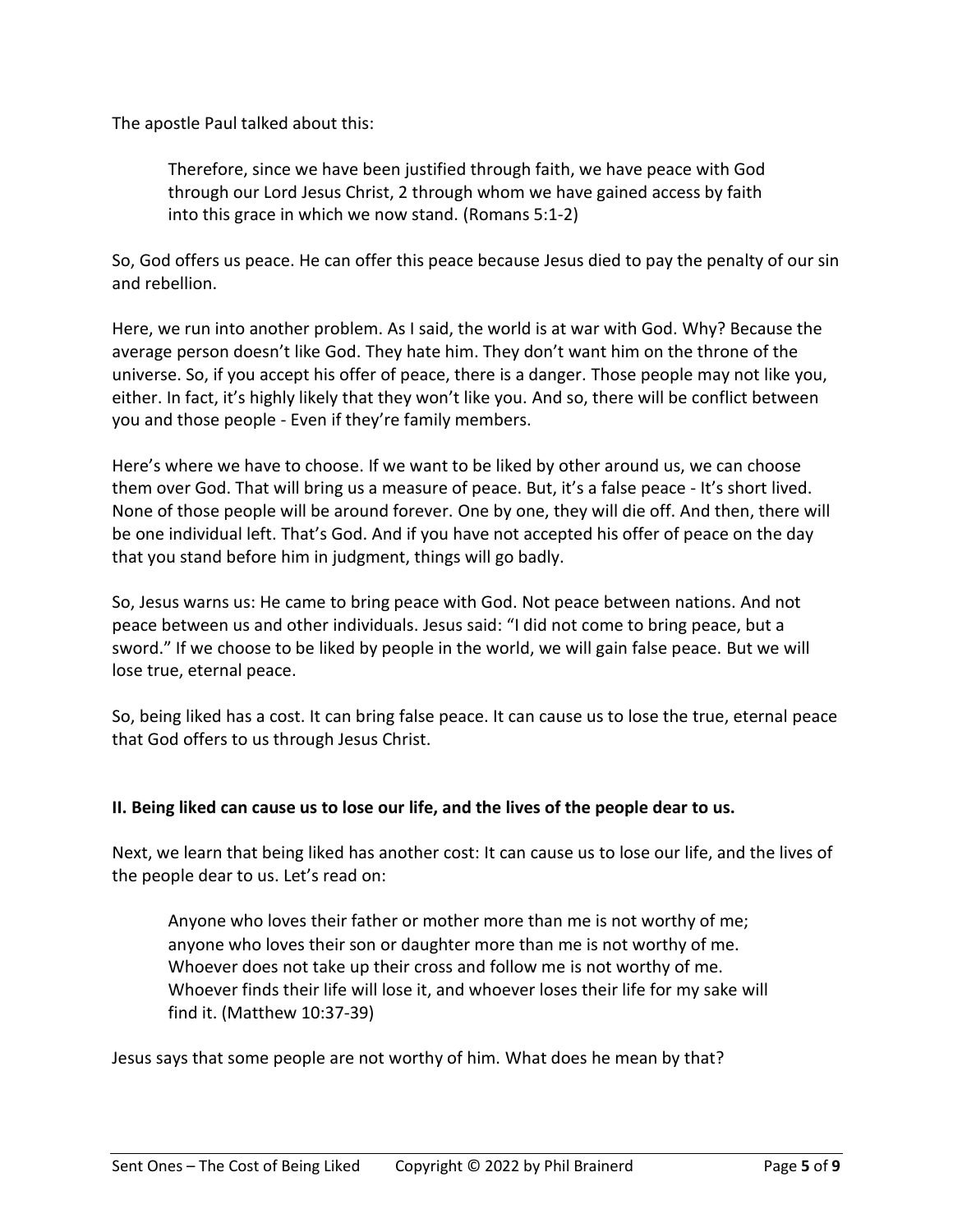Let's understand, Jesus is not talking about salvation. We all have a problem: We are sinners. We're told: "Surely I was sinful at birth, sinful from the time my mother conceived me. (Psalm 51:5)" We're not sinners because we sinned at some point in our lives. We are born sinners. We're sinners from the time we're conceived. So, you could say that we're born unworthy.

How do we deal with sin? We can't. We need God to help us. So, God sent Jesus to die for our sins. We saw that when we read the passage from Romans 5 a moment ago. Once we accept this gift by faith, we have eternal life.

How about after that? Paul said something interesting to his friends in a place called Galatia.

Are you so foolish? After beginning by means of the Spirit, are you now trying to finish by means of the flesh? (Galatians 3:3)

In other words, Paul is saying that we don't come to Jesus by doing good works. After we come to Jesus, we don't then completely change to some other system. Before salvation, we don't earn God's favor and his love by good works. We don't earn God's favor and love afterwards by good works, either. If we are truly saved, we want to do good works so that we can please God. Not because we're afraid that he'll punish us because we don't. We want to do good works because we love him. We want to become like him. He does good things, so we do good things.

Now, why did Jesus come? So that he could offer salvation to the world. Because we want to please him, because we want to be like him, we do the same. We offer God's salvation by sharing the message of the gospel. Sadly, that has a cost. If we share the message of the gospel, some may not like us anymore.

And here's an irony. Everyone needs to hear the message. Otherwise, they can't be saved. So, a series of things go through our heads. We want people to like us. Most of all, we want the people closest to us to like us. - Our fathers and our mothers - Our sons and our daughters. We think to ourselves, "If I tell them who I am and what I believe, they won't like me. Maybe they'll reject me. Maybe, they'll even hurt me." So, we don't tell them.

But you see, that's not love. Jesus could have put quotations marks around the word "love" in this text. If we truly love someone, we want them to have what we have. We want them to be safe. We want them to go to heaven with us someday. If we don't tell them what we know, that won't happen.

So really, it's not a question of loving *people*. What we love in this case is *personal peace*. We love the illusion that everything is OK. That's not loving people, and that's not loving Jesus. Jesus says that people who do this are not worthy.

Jesus loved people so much that he risked their disapproval. He risked their hatred. He risked injury and death. Because he loved people, he went to the cross. That's what he says to us. At some point, we must be willing to risk everything to follow him. We must take up our cross.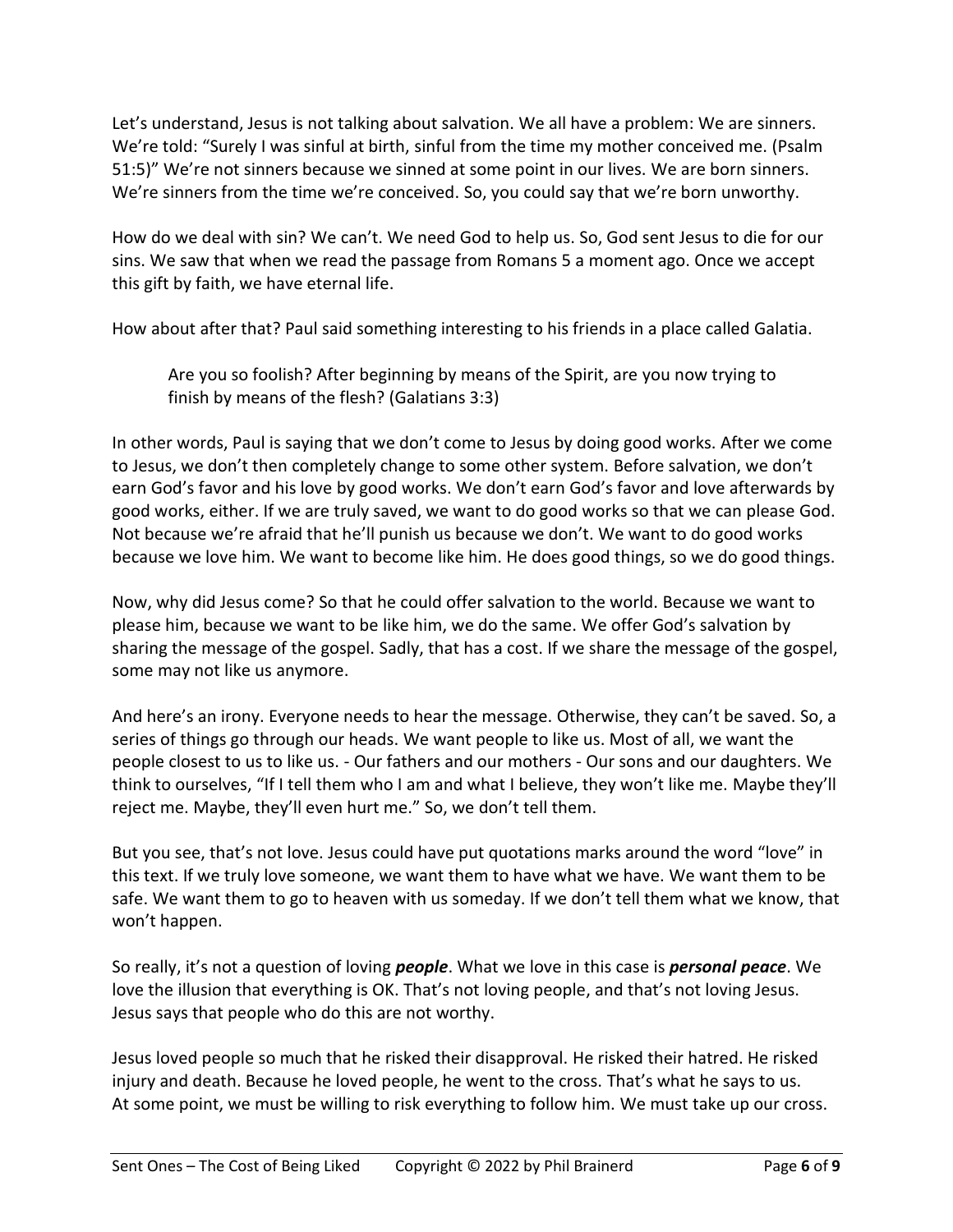This leads to another irony.

"Whoever finds their life will lose it, and whoever loses their life for my sake will find it."

If you love safety and personal peace more than you love Jesus, then you don't really love Jesus. In the end, that may lead to a terrible surprise on the day that you stand in the judgement. You may have life and peace on earth, but not in eternity.

On the other hand, if you truly love Jesus, if you have truly accepted his offer of salvation, then, even if you do something that causes people kill you on earth, you will have life in eternity.

So, being liked has another cost: It can cause us to lose our life, and the lives of the people dear to us.

### **III. Being liked can cause us to lose new life, new friends, new family and a future.**

Finally, being liked can cause us to lose new life, new friends, new family and a future.

Anyone who welcomes you welcomes me, and anyone who welcomes me welcomes the one who sent me. Whoever welcomes a prophet as a prophet will receive a prophet's reward, and whoever welcomes a righteous person as a righteous person will receive a righteous person's reward. ( Matthew 10:40-41)

We've done all this talking about how some people won't like you if you stand for Jesus. On the other hand, there will be lots of people who will like you. It just won't be people you expect. There will be people who love God. They will love Jesus. If you stand with Jesus, they will like you.

You will all be rewarded together. "Anyone who welcomes you welcomes me." You and the people who welcome you will all have Jesus. "…and anyone who welcomes me welcomes the one who sent me." You and the people who welcome you will have the Father. "Whoever welcomes a prophet as a prophet will receive a prophet's reward" What is a prophet's reward? That's a whole message, but I guarantee you, it's good! "…and whoever welcomes a righteous person as a righteous person will receive a righteous person's reward." Same here!

Who are these people? Peter asked about this. Here's how Jesus answered: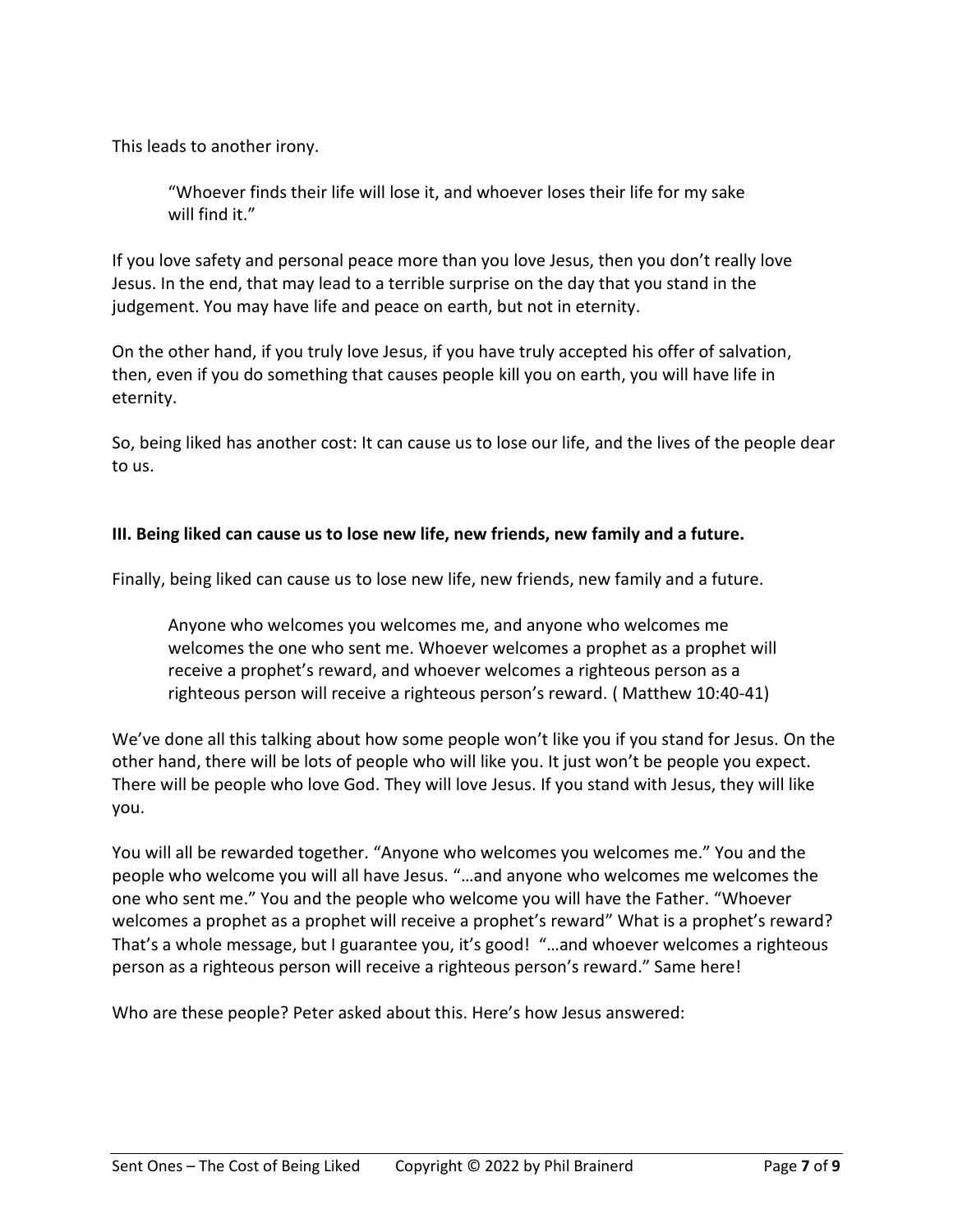29 And everyone who has left houses or brothers or sisters or father or mother or wife or children or fields for my sake will receive a hundred times as much and will inherit eternal life (Matthew 19:29)

If you stand for Jesus, people may not like you - Even those closest to you. If that's the case, though, Jesus knows. He will make sure that you are rewarded with new things, much better than the old.

What does it take to welcome someone?

And if anyone gives even a cup of cold water to one of these little ones who is my disciple, truly I tell you, that person will certainly not lose their reward. (Matthew 10:42)

Look at that: "a cup of cold water". It doesn't matter if you're rich or poor. If you have a mansion to share, you can share it. If all you have is a little water, that works, too. Jesus said, "that person will certainly not lose their reward."

Let's pull this all together.

#### **Conclusion**

One little button changed the nature of the Internet.

As a side note, 'like' buttons and other things are on the Internet. They're nothing wrong for us to use them, if we use them carefully. We've learned today however, that wanting to be liked can have a profound cost in our lives.

Being liked can bring false peace. Being liked can cause us to lose our life, and the lives of the people dear to us. Being liked can cause us to lose new life, new friends, new family and a future.

So, let's ask Jesus to help us. Let's ask him to help us to truly love the things that matter - The things that are eternal. Let's ask him to help us to truly love those closest to us. Truly loving people means wanting them to have the things that we enjoy. Let's ask for help so that we can find our lives, rather than lose them. If we stand for Jesus, some may dislike us, but others will like us.

And let's make sure that we help others who love Jesus. Whether it's a cup of cold water, or something more.

If we can do these things, Jesus promises us, we will never lose our reward.